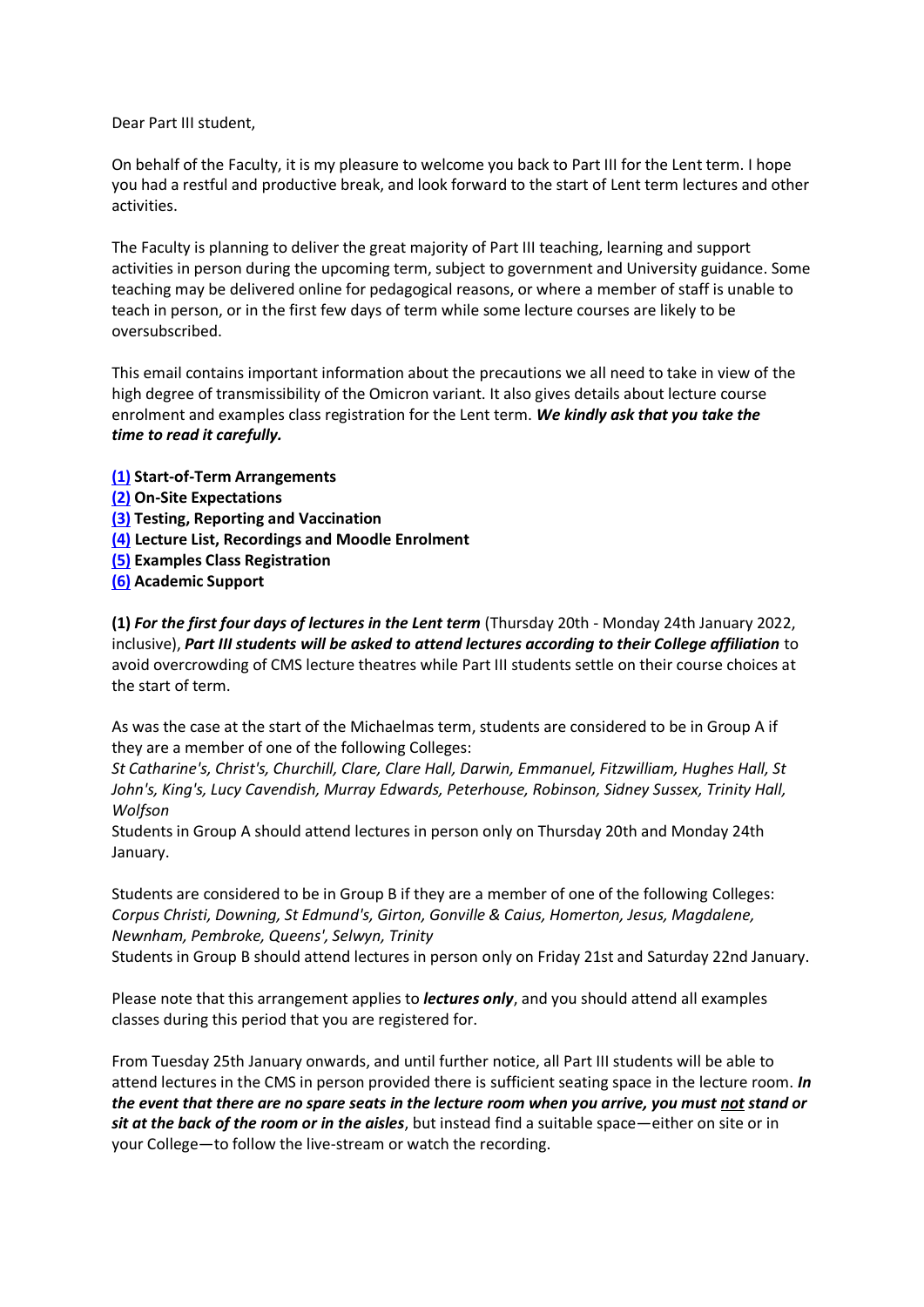<span id="page-1-0"></span>**(2) On-Site Expectations.** The latest version of the CMS Covid Protocol is available at [https://www.maths.cam.ac.uk/internal/versioned\\_file/covid19/return-to-cms/current,](https://www.maths.cam.ac.uk/internal/versioned_file/covid19/return-to-cms/current) and we ask that you familiarise yourself with the relevant sections.

*In line with government guidance, students are expected to demonstrate consideration for their peers and CMS staff by wearing face coverings at all times while indoors on site.* Your face covering should consist of at least 2 layers of fabric (the World Health Organization recommends 3, depending on the fabric used). Social distancing is encouraged where possible, in lecture theatres and elsewhere on site.

To avoid pinch points, students should *enter via the main entrance to CMS and leave via other exits*. The main staircase leading down to lecture rooms should only be used by students for going *down* from the Central Core. If you need to get from a lecture in one of the lecture rooms downstairs (MR2, 3, 4, 5, 12, 13, or 14) to one in Pavilion B (MR9 or MR11), please exit the building by one of the side exits in the basement, walk along the carpark/bicycle racks towards Pavilion B and take the external stairs up to the first or second floor of Pavilion B for MR9 and MR11, respectively. You may return from MR9 or MR11 to the remaining meeting rooms via the bridge connecting Pavilion B to the Central Core.

Please continue to *vacate lecture rooms promptly* after the lecture ends.

<span id="page-1-1"></span>**(3) Testing, Reporting and Vaccination.** As a reminder, *if you experience symptoms of COVID-19, however mild, or have had a positive test (PCR or LFT) you must not attend in person at CMS*, and follow the guidance at [https://www.cam.ac.uk/coronavirus/stay-safe-cambridge-uni.](https://www.cam.ac.uk/coronavirus/stay-safe-cambridge-uni) This also applies if someone else in your household experiences symptoms or has had a positive test.

The University continues to offer swab tests to students who display symptoms, and those who are asked to take a test because they are close contacts of somebody with confirmed COVID-19. You may book a test at [https://www.cam.ac.uk/coronavirus/stay-safe-cambridge-uni/university-testing](https://www.cam.ac.uk/coronavirus/stay-safe-cambridge-uni/university-testing-pods)[pods](https://www.cam.ac.uk/coronavirus/stay-safe-cambridge-uni/university-testing-pods). In addition, you should familiarise yourself with the University's testing arrangements for the start of the Lent term, detailed at [https://www.cam.ac.uk/coronavirus/stay-safe-cambridge](https://www.cam.ac.uk/coronavirus/stay-safe-cambridge-uni/asymptomatic-covid-19-screening-programme/2022-lent-term-testing-arrangements)[uni/asymptomatic-covid-19-screening-programme/2022-lent-term-testing-arrangements.](https://www.cam.ac.uk/coronavirus/stay-safe-cambridge-uni/asymptomatic-covid-19-screening-programme/2022-lent-term-testing-arrangements)

*If you test positive, you must let your College know and fill in the Covid Monitoring Form* at [https://www.cam.ac.uk/coronavirus/stay-safe-cambridge-uni/covid-helpdesk.](https://www.cam.ac.uk/coronavirus/stay-safe-cambridge-uni/covid-helpdesk) It will also help speed up contact tracing on site if you email [partiii-secretary@maths.cam.ac.uk](mailto:partiii-secretary@maths.cam.ac.uk) with the date you developed symptoms (if applicable), and a list of the lectures, classes and other events you attended at CMS in the days prior to your positive test. This information will be used to encourage others who have attended to get tested as a precautionary measure.

The University continues to urge all students and staff to get vaccinated. There will be two *additional vaccination clinics* in Cambridge this week, at the following times. Tuesday 18 January: 10.00 to 17.00 Wednesday 19 January: 09.30 to 12.30 (half day) These will be at the Guildhall, Market Square CB2 3QJ. Both sessions are walk-in only with no need for an appointment.

<span id="page-1-2"></span>**(4) Lecture List, Recordings and Moodle Enrolment.** The *updated lecture list* for the Lent term is available at [https://www.maths.cam.ac.uk/undergrad/lecturelists.](https://www.maths.cam.ac.uk/undergrad/lecturelists) Please check this carefully as some room assignments will have changed. (You might have to refresh your browser.)